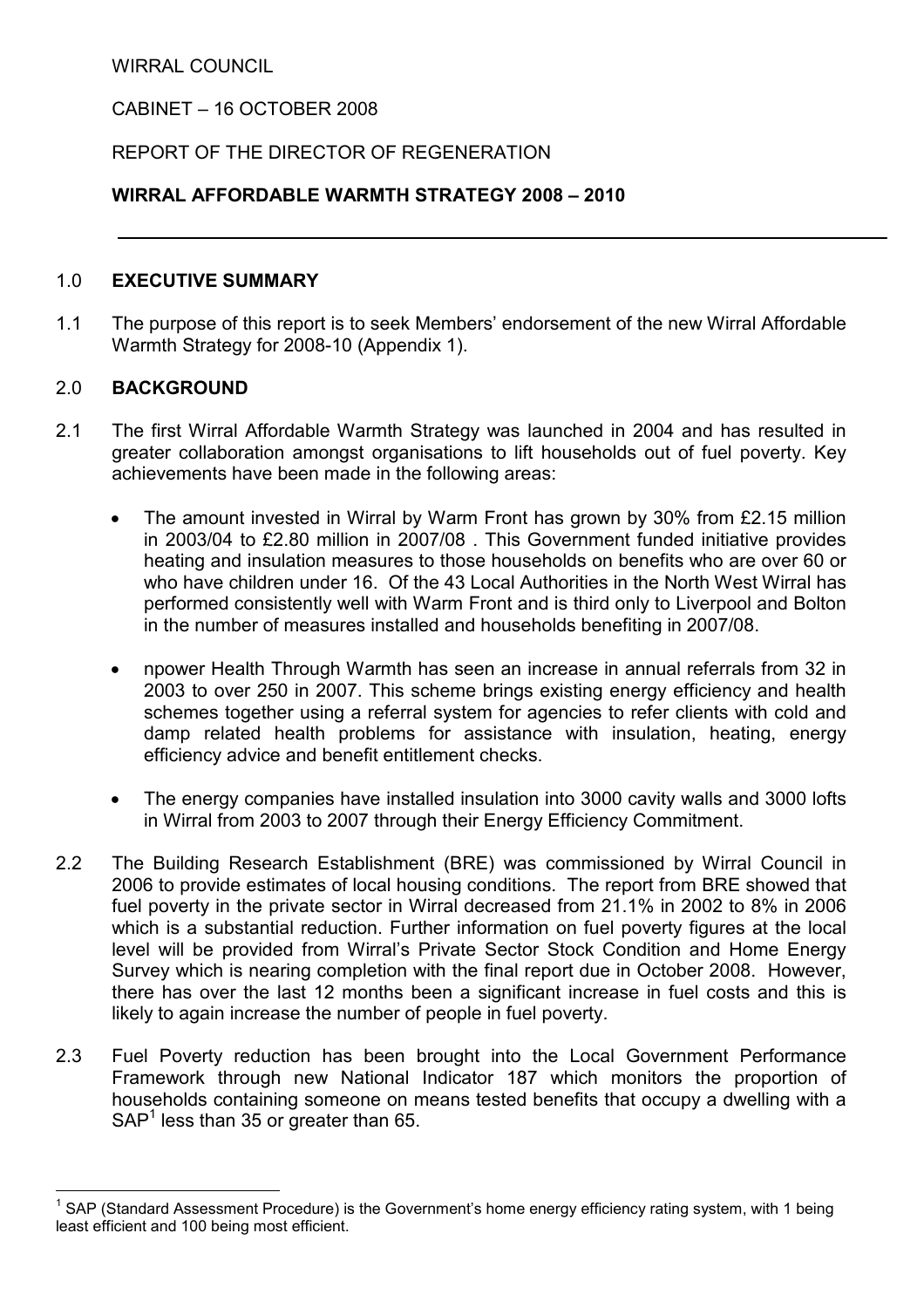- 2.4 A SAP rating of less than 35 means that a property will poorly perform in terms of energy efficiency and will not reach the decent homes standard. People living in such a property are therefore more liable to be in fuel poverty.
- 2.5 A SAP rating of greater than 65 indicates that the property performs well in terms of energy efficiency and people living in such accommodation are unlikely to be in fuel poverty.
- 2.6 The implementation of this strategy is therefore key to Wirral Council's future performance in tackling fuel poverty.

### 3.0 WIRRAL AFFORDABLE WARMTH STRATEGY

- 3.1 The Wirral Affordable Warmth Strategy 2008-10 supports the Government's aim of eradicating fuel poverty for vulnerable groups by 2010 and from all groups by 2016. However this may not be achievable as recent reports have suggested there may be as many as 1.2 million vulnerable people still in fuel poverty by 2010.
- 3.2 The major reason for the 2010 target not being reached is the rise in fuel prices, which is outside the Council's control. Indeed, from 2003 to 2008 gas prices have risen by 109% and electricity by 70% and predictions indicate they will continue to rise. With average energy bills for a household rising to £1058 per year, the strategy therefore focuses on actions around increasing the energy efficiency of properties to limit the impact of fuel price rises and to increase household income through wider use of benefit entitlement checks.
- 3.3 The Strategy document has been consulted upon with the Fuel Poverty Forum as well as charities, Members, health organisations, Council Departments, and Energy companies; and reflects the comments received. The Strategy has successfully brought together the Council with many agencies to work to increase affordable warmth. Five key aims have been adopted which align with the Merseyside Affordable Warmth Strategy:
	- To raise awareness amongst decision-makers, front-line staff and the general public about healthier, warmer homes and lower fuel bills.
	- To increase collaboration of organisations toward the formation and development of partnerships to achieve affordable warmth.
	- To provide access to clear, appropriate and impartial information and advice related to fuel poverty.
	- To influence national, regional and local policies, regulations and legislation, in order to achieve affordable warmth.
	- To improve the energy efficiency of housing to achieve affordable warmth.
- 3.4 To deliver the aims of the Affordable Warmth Strategy there needs to be a considerable effort at both the local and national level to address fuel poverty through various activities and interventions.
- 3.5 In early 2008, the Government announced measures totalling £2.3billion over three years to tackle fuel poverty and home energy efficiency under the Carbon Emissions Reduction Target (CERT) programme. Energy suppliers will now be obliged to spend £1.5 billion over the next three years to install home based energy efficiency measures for people on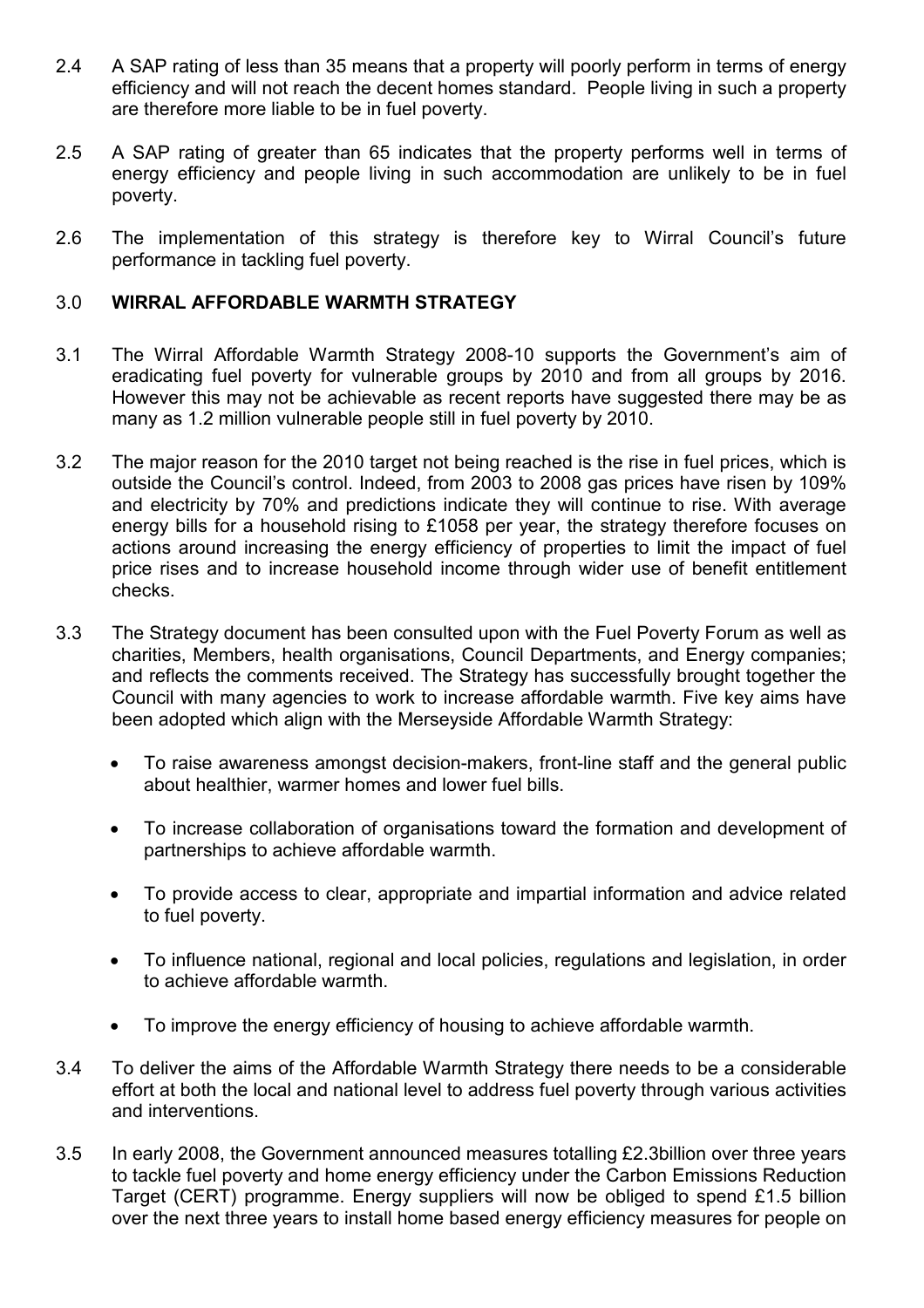low incomes, those with disabilities and the over 70s. The CERT programme follows on from the Energy Efficiency Commitment (EEC) as a legal requirement to meet carbon dioxide  $(CO<sub>2</sub>)$  savings for domestic customers. Warm Front will also be continuing but with reduced government funding. A priority within the strategy is to ensure as much of CERT and Warm Front Funding as possible is delivered within Wirral.

- 3.6 In response to further energy price rises, on  $1<sup>st</sup>$  September 2008 the Government announced an additional £560m of funding from CERT and £350m towards a new Community Energy Savings Programme where Councils and voluntary organisations will carry out house-to-house calls to offer help in areas of high deprivation. The exact details of this Programme are still to be released, however Wirral Council will ensure it partakes in the Programme if provided with the opportunity. Also announced were:
	- Additional funding for Warm Front (although no changes to the Warm Front offer).
	- An increase in Cold Weather Payments.
	- § A national advertising campaign to inform the public of the support available and to encourage the comparison of energy suppliers.
- 3.7 The ability to drive energy efficiency at the local level is largely dependant upon resources. Traditionally there has been no budget available from within the Council for domestic energy efficiency initiatives, with programmes reliant upon both national schemes and funding available through Merseyside Energy Efficiency Advice Centre (EEAC). However Wirral Council has been able to use external monies for schemes such as HMRI as well as government funding from the Department of Food and Rural Affairs (DEFRA). The Council will continue to apply for external funding when it becomes available.
- 3.8 The strategy will be monitored and reported on every 6 months in line with the Housing Strategy reporting timetable. NI 187 will be reported to Government annually.

### 4.0 FINANCIAL IMPLICATIONS

4.1 The Wirral Affordable Warmth Strategy will continue to use existing resources and external monies from HMRI, Warm Front and Energy Companies.

### 5.0 STAFFING IMPLICATIONS

5.1 None

### 6.0 EQUAL OPPORTUNITIES IMPLICATIONS

6.1 Fuel poverty is disproportionately suffered by older and vulnerable groups in society, therefore this Strategy will assist in helping these groups.

#### 7.0 COMMUNITY SAFETY IMPLICATIONS

7.1 None

### 8.0 LOCAL AGENDA 21 IMPLICATIONS

8.1 The new Wirral Affordable Warmth Strategy aims to reduce fuel poverty and assist those households considered to be most vulnerable and target initiatives effectively to enable accessibility of services and opportunities.

#### 9.0 PLANNING IMPLICATIONS